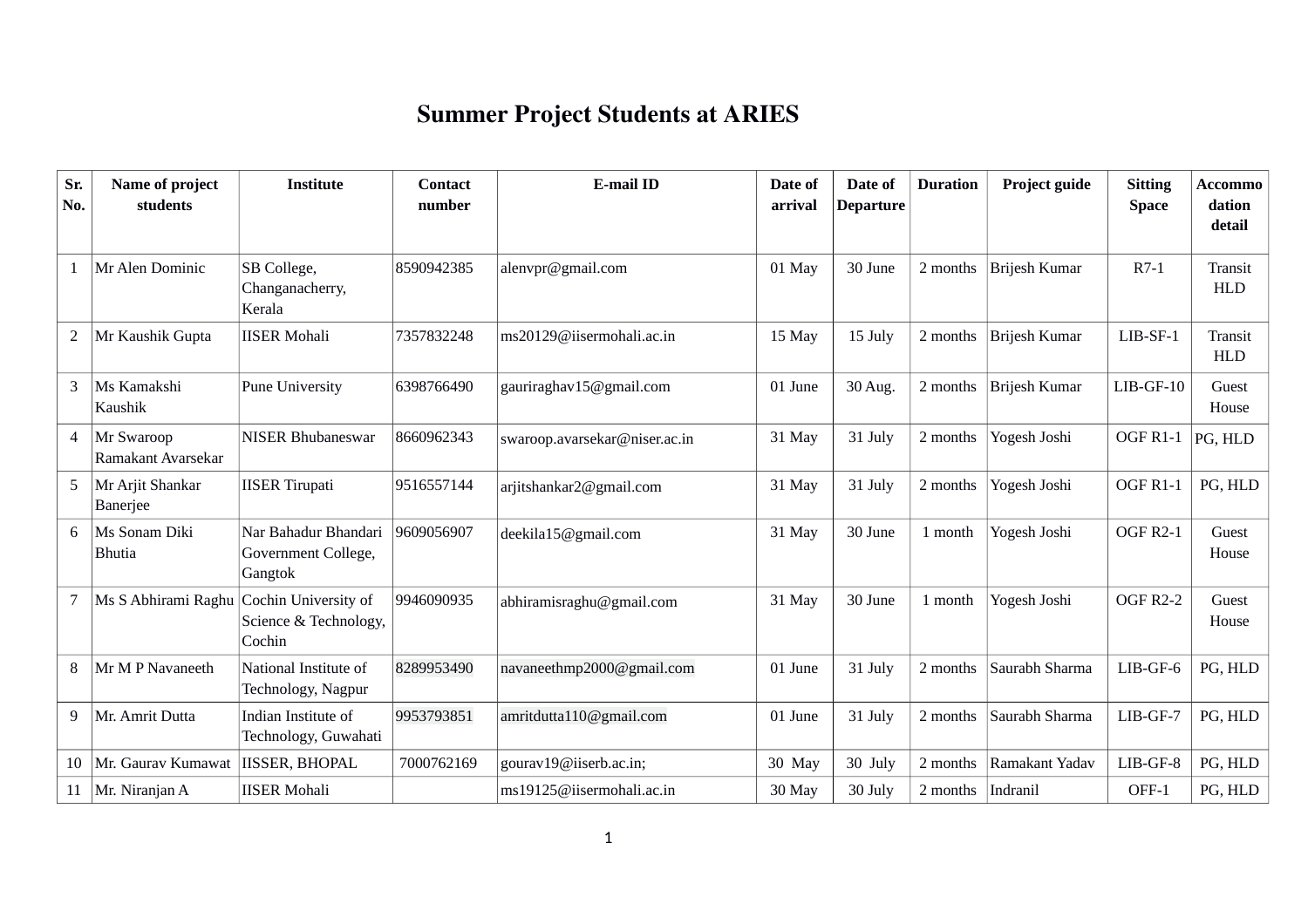|    |                         |                                                      |                            |                                           |           |               |          | Chattopadhyay                     |            |                           |
|----|-------------------------|------------------------------------------------------|----------------------------|-------------------------------------------|-----------|---------------|----------|-----------------------------------|------------|---------------------------|
| 12 | Ms. Gayathri K          | NISER-Bhubaneswar                                    |                            | gayathri.k@niser.ac.in                    | 28 May    | 29 July       | 2 months | Indranil<br>Chattopadhyay         | OFF-2      | Guest<br>House            |
| 13 | Mr. Dheeraj Kamal       | Central University of<br>Tamil Nadu                  |                            | kamaldheeraj27@gmail.com                  | 31 May    | 31 July       | 2 months | Indranil<br>Chattopadhyay         | OFF-3      | PG, HLD                   |
| 14 | Mr Ashutosh Joshi       | Hansraj College, Delhi. 94113 51041                  |                            | ashutoshjoshi179@gmail.com                | 10 June   | 08 Aug        | 2 months | Manish Naja                       | $ATM-1$    | PG, HLD                   |
| 15 | Mr T Nishanth           | Sree Krishna College,<br>Guruvayur                   | 9895415281                 | nisthu.t@gmail.com                        | 17 June   | 20 Aug        | 2 months | Manish Naja                       | $ATM-2$    | <b>ST</b><br><b>RADAR</b> |
| 16 | Ms. Disha Nayak         | CBS Raipur.                                          | 89595 17960                | nayakdisha123@gmail.com                   | 25 July   | 20 Sep        | 2 months | <b>Kuntal Misra</b>               | LIB-SF-1   | Guest<br>House            |
| 17 | Ms. Ananya R.           | <b>IISER, Bhopal</b>                                 | 7306320565                 | ananyar19@iiserb.ac.in,                   | 07 June   | 31 July       | 2 months | Kuntal Misra                      | $LIB-SF-2$ | Guest<br>House            |
| 18 | Mr. Riddhiman<br>Sharma | <b>IISER Bhopal</b>                                  |                            | riddhiman19@iiserb.ac.in;                 | 01 June   | 31 July       | 2 months | Shashi B. Pandey                  | LIB-GF-9   | PG, HLD                   |
| 19 | Mr. Nitin Gohil         | Ramjas College,<br>University of Delhi,<br>Delhi     | 9454215351                 | gohilnitin0707@gmail.com                  | 13 June   | 12 Aug        | 2 months | Jeewan Pandey                     | LIB-SF-3   | PG, HLD                   |
| 20 | Ms. Athira S.           | <b>SACRED HEART</b><br>COLLEGE,<br>Ernakulam, Kerala | 8078925379                 | athiralockz@gmail.com                     | 01 June   | 31 Aug        | 3 months | Jeewan Pandey                     | LIB-SF-4   | Guest<br>House            |
| 21 | Arutkeerthi N           | IIT, Roorkee                                         | 8015435901                 | n.arutkeerthi@ph.iitr.ac.in               | 21st June | 17th July     | 1 month  | Prof. Dipankar<br><b>Banerjee</b> | LIB-GF-1   | Guest<br>House            |
| 22 | Harini Suresh Maruthi   | <b>IISER, Tirupati</b>                               | 81979 94681,<br>8026697195 | harinisuresh@students.iisertirupati.ac.in | 20th June | 25th July     | 1 month  | Prof. Dipankar<br><b>Banerjee</b> | $LIB-GF-2$ | Guest<br>House            |
| 23 | Paritosh Singh          | UM-DAE, CEBS,<br>Mumbai                              | 73764 63084                | paritoshsingh1999@gmail.com               | 7-10 June | $ 22-23$ June | 1 month  | Prof. Dipankar<br><b>Banerjee</b> | LIB-GF-3   | Guest<br>House            |